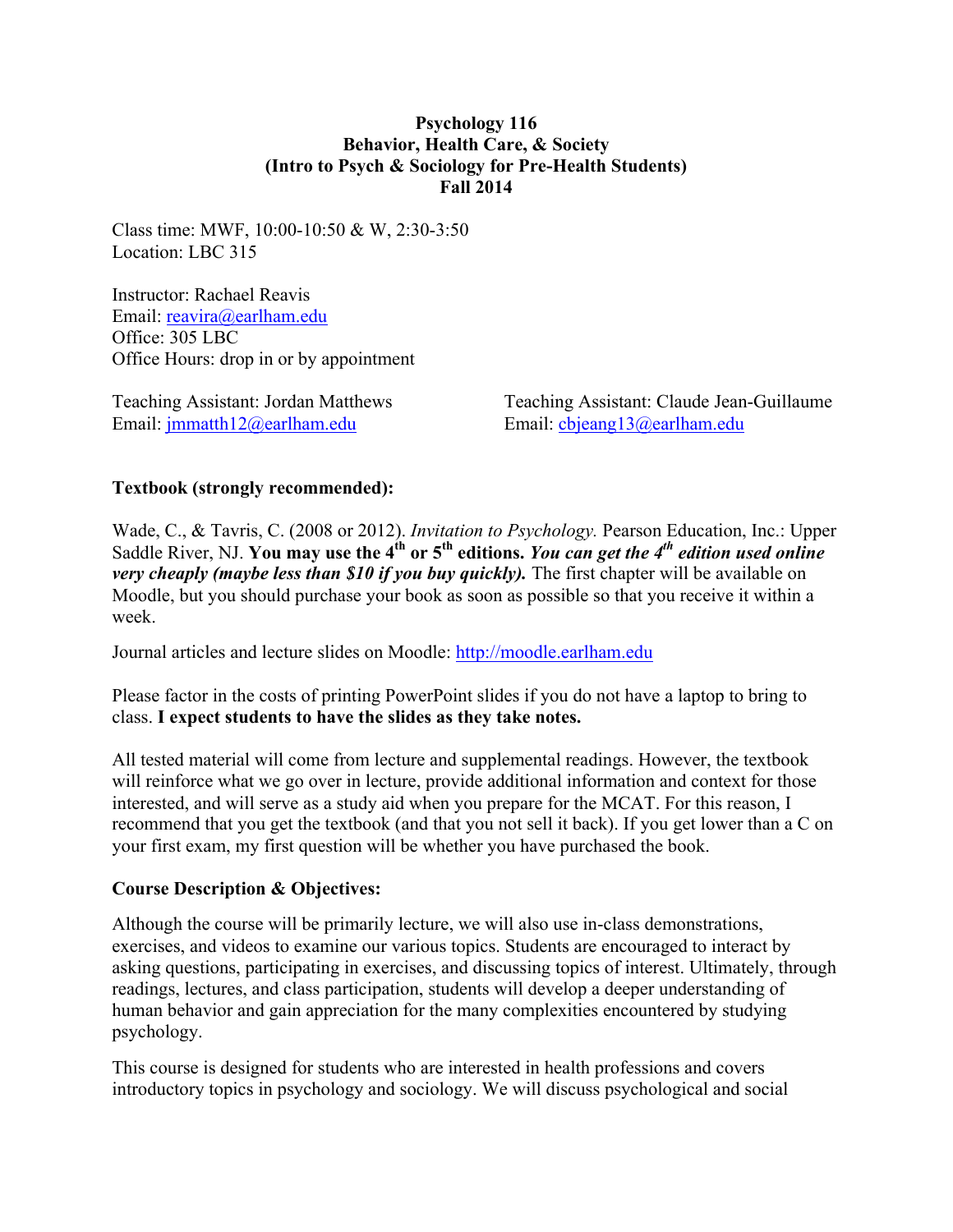foundations of behavior, and how they influence physical and mental health. We will also apply fundamental knowledge about people and culture to help you appreciate how individuals interact with health care professionals, understand their own health and illness, and make decisions about their care. This course will also help you understand how your own psychological and social factors may influence the type of care that you provide. **Students should be planning a prehealth path and must have taken or be currently enrolled in Principles of Chemistry (CHEM 111).**

## **Specific Course Goals**

By the end of the semester, you should be able to:

- 1. Identify the major areas of study within psychology (e.g., biological, developmental, social, clinical) along with their key concepts and contributors.
- 2. Identify areas of study within sociology that are particularly relevant for understanding healthcare disparities.
- 3. Recognize and discuss notable theoretical viewpoints in psychology and sociology.
- 4. Know and describe the role that psychologists and sociologists can play in understanding and improving health and healthcare.
- 5. Perform reasonably well on sections of the MCAT testing psychological and sociological knowledge.
- 6. Be able to articulate how understanding people, institutions, and societies is relevant for health and healthcare.

# **Earlham General Education Goals:**

The following general education goals are especially relevant for this course. Italicized/bold items are particularly emphasized:

- 1. *Close and critical reading, thoughtful reflection, ready discussion*, and cogent writing.
- 2. Increased adeptness in thoughtfully considering texts of all sorts, whether singly or in comparison with one another.
- 3. Practice and discipline in group learning.

## **Course Credit Explanation**

Successful completion of PSYC 116 will result in 4 academic credits. The class meets for three 50-minute sessions and one 80-minute session. For each hour spent in class (1 credit each), students are expected to work/prepare (read, homework, study, etc.) for a minimum of two additional hours. This is federally defined (http://www.ecfr.gov/cgi-bin/textidx?rgn=div8&node=34:3.1.3.1.1.1.23.2) and a college-wide expectation. Thus, for four credits, students are expected to be in class for (almost) four hours a week and preparing outside of class for eight hours a week, for a minimum of 12 per week devoted to PSYC 116.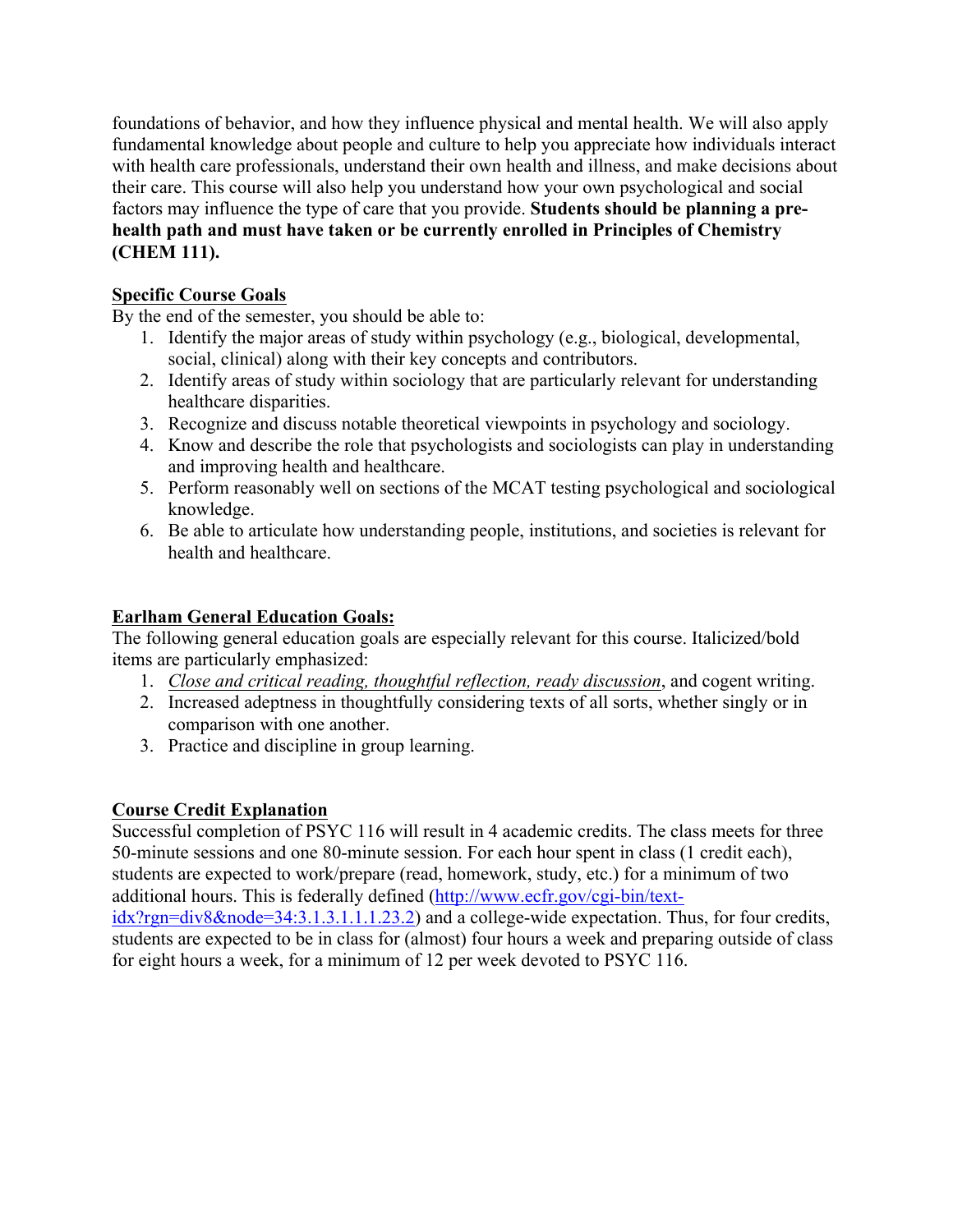#### **Evaluation:**

Your final grade will be based on participation/attendance, quizzes (pass/fail), responses to reading guide questions, 6 tests, and one final. I will drop your lowest grade (your combined participation/attendance/quizzes/question sheets, **one** of 6 unit tests, **OR** your final).

- **1) Participation/Attendance.** Attendance will be taken every day. There are two main ways to participate. One is to volunteer ideas and to ask both clarifying and conceptual questions in class. Some students may feel uncomfortable about speaking up to the whole class. That's OK – there are other opportunities. Students can and should participate in small group discussions. Those will give you an opportunity to share and clarify your thoughts without having to speak in front of a lot of people. You will also have a chance to write down your thoughts individually. Your TAs and I will evaluate these. Students are also encouraged to ask questions after class, during TA office hour, during appointments, and via email, particularly if they do not feel comfortable asking questions in front of the class. I prefer that students contribute freely and willingly in large group discussions and not have to randomly call on students. Although I reserve the right to do so, I hope that students will be engaged. The grades earned (as well as quiz grades, see below) will be converted to a **50-point grade.**
- **2) Quizzes.** For each unit, you will take a practice 4- to 6-question multiple-choice quiz in class. After taking the quiz, you will discuss the questions and answers in a small group. These are meant to serve as study sessions and questions are encouraged. Quizzes will be administered the class period before a test and are listed on the schedule as a quiz day. These quizzes are graded taken/not taken. You will receive three attendance/participation points for taking the quiz. You cannot take the quiz if you miss class. **This will be part of your attendance/participation grade.**

There are also practice quizzes available on Moodle. These are not for a grade, are optional, and are separate from the quiz requirement in class. The quizzes on Moodle are from tests of previous semesters of Psych 115. Thus, not all material covered in class or on the test will appear on these practice quizzes.

**3) Supplemental Reading Question Sheets.** For each chapter, you will be assigned a supplemental reading. We will typically not go over these in class, unless a student has a specific question about the reading. However, these readings provide additional views and cover topics that we don't have time for in class. Many of the readings will apply the psychological or sociological information we are discussing to medical issues. Each reading will have a question sheet with around 5 questions. You will need to read it, answer the questions, and upload your answer sheet to Moodle. You will turn in one per chapter. See due dates on the schedule. Each question on a sheet is worth 2 points. An accurate, complete answer is 2 points; an inaccurate answer or one without sufficient detail is 1 point; a question left blank or in which no effort is obvious is 0 points. The percentage you get on all of your question sheets will be **converted to a 50-point assignment.** For example, if there are 120 available points and you get 102 one of them, that is 85%, which will translate to 42.5/50.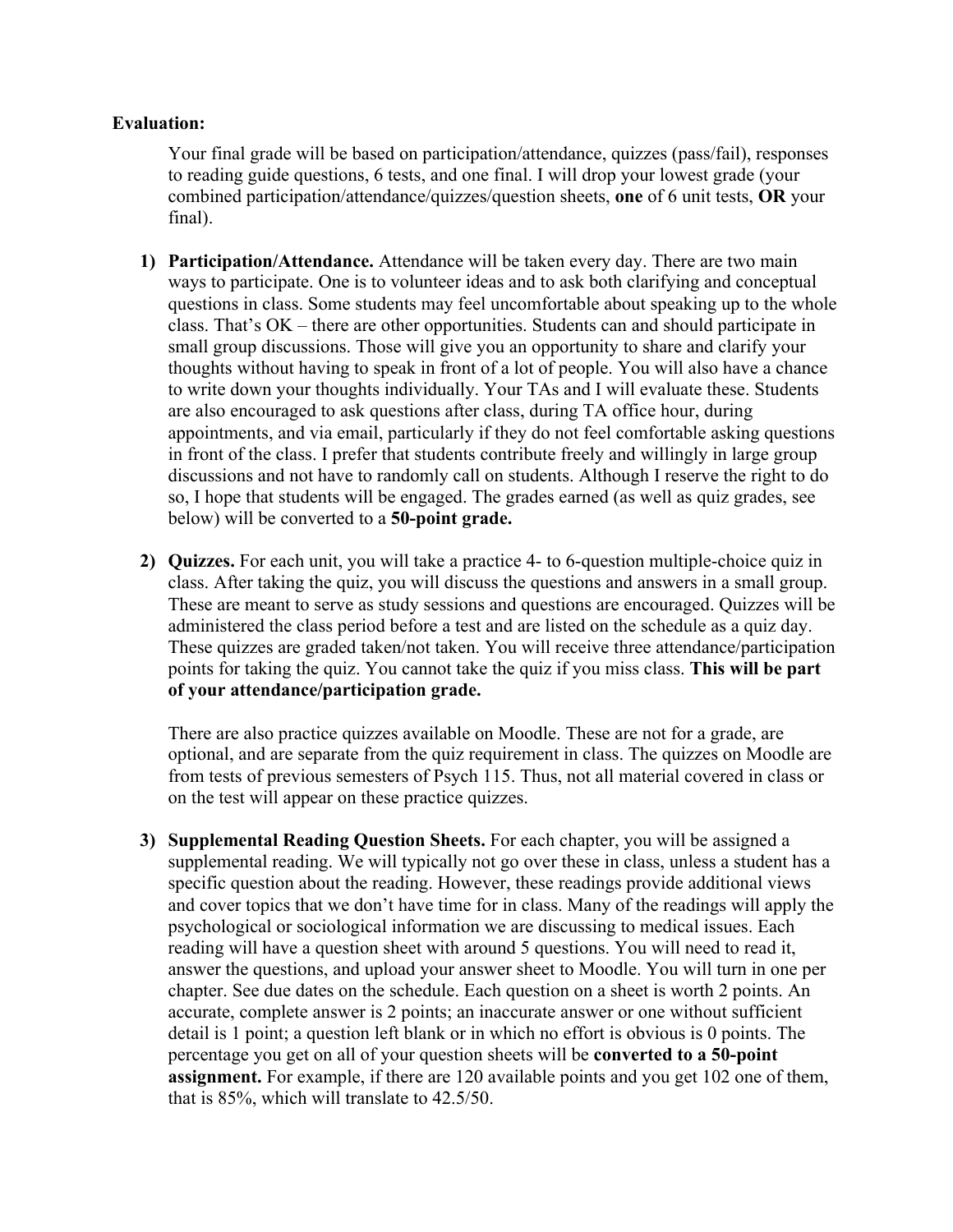**4) Tests.** Research has shown that students learn more when they are given more frequent examinations that cover less material. Therefore, the majority of points in this class will come from 6 tests, each covering 2-3 chapters. Tests will consist primarily of multiplechoice questions and short answers. Tests will each be worth 100 points. Most tested material will be from lecture. Unless otherwise noted, material covered in the textbook but not addressed in lecture will not be tested. **However, 5%-10% of each test will be over material in the supplemental readings.** For the most part, information in supplemental readings will not be covered in lecture. I strongly recommend that you read the supplemental reading when it is assigned so that you can ask questions about it. There is no time limit for the tests, so please take your time to carefully read the questions and review your answers. You may not, however, leave the exam for a class and come back later if you cannot finish during our class period. If you have a class after this one, and you think you need extra time, you need to speak to me in advance about arriving early. **Students tend to find my tests difficult**. Studying in advance, attending class, and taking advantage of study materials are highly recommended. You are responsible for your own education. I won't be mad if you don't study or never show up to class, but it is unlikely that you will earn the same grade as you would if you applied yourself. **Finally, if you arrive after the first student has completed his or her exam, you will not be permitted to take the test, and you will receive a zero for the test**.

\*Please note that I allow make-ups only for very specific reasons. This prevents me from deciding whose reasons are "valid" and whose are not. Make-ups are allowed ONLY for the following reasons: participation in an official college event, death of an immediate family member (parent, sibling, spouse, or child), or if your presence is required by the government (court dates, military service, etc.). Excuses must be verified by a note from a college official (e.g., coach's note). In the case of death of immediate family member, contact the registrar or your advisor when you are able and that person will inform your instructors. As I drop one exam, **no other excuses will be permitted**, including for personal illness or death of an extended family member. For exams missed due to participation in an official university event, you must contact me BEFORE the missed exam and exams **must be taken BEFORE the test day you will be missing**. Make-up tests may differ from the original exam and may differ in the level of difficulty. (Special arrangements will be made for students who experience the death of an immediate family member, including the option of taking an Incomplete.)

**5) Final Exam.** Your final exam will follow a similar format as the tests, but will cover material from the entire semester. Your final may involve more short answer questions than the chapter tests. Material from the lecture and required readings will be tested. The final exam is worth 100 points. The final exam for this class is scheduled for **Monday, December 15th at 8:00 am**. You must take the exam at the scheduled time. Students will not be permitted to take it at any other time, even if they have booked flights to leave campus before this date. The guidelines about tests apply to the final exam as well.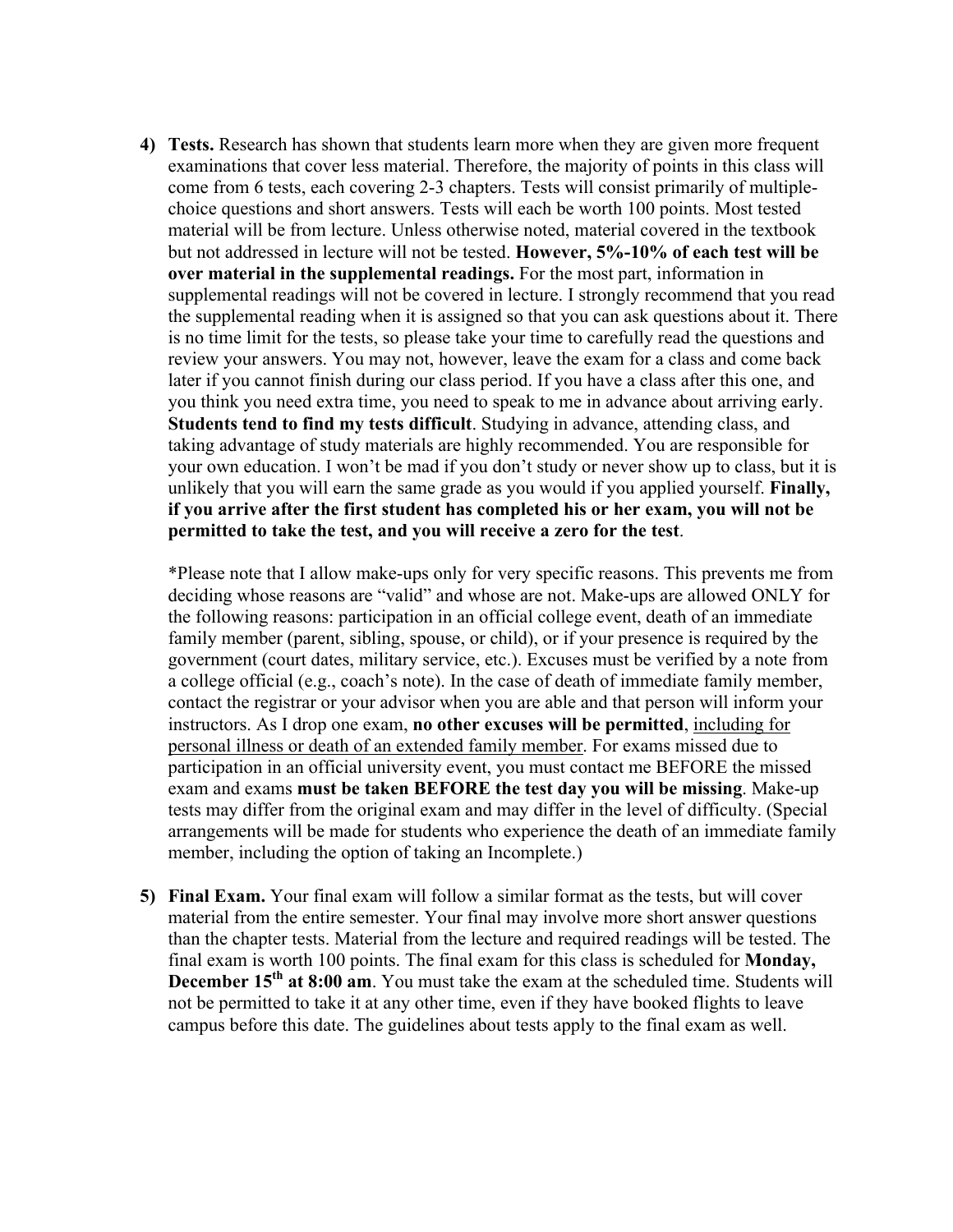**6) Research Experience Requirement.** All PSYC 115 & PSYC 116 students are required to earn 16 research credits, which can be earned by participating in research or by reading research articles and completing questions. See sheet explaining the requirement for more details. **Failure to meet this requirement will automatically lower your final grade. If you earn 0-6 credits, it will be lowered by a full letter grade (e.g., B+ to C+). If you earn 7-10 credits, it will be lowered by 2/3 of a letter grade (e.g., B+ to B-). If you earn 11-15 credits, it will be lowered by 1/3 of a letter grade (e.g., B+ to B).** *This is a departmental rule and cannot be altered by your instructor. There are no exceptions.*

## **7) Extra credit.**

- § You may earn 1 point for each study credit you earn that is *above* the credits for your research requirement. (That's 1 point to the total points – *not* 1 percentage point.) For example, if you do not miss any appointments and have no demerits, but you participate in 18 credits worth of research, then you will meet your research requirement with 16 of the credits, and receive 2 extra credit points.
- § You must meet all of your requirement through one method (participation or library option). However, you can choose to gain extra credit points from the opposite. For example, if you choose research participation, you must get 16 credits from participating in studies. You could also complete a couple of the library articles for credit above the 16 required.
- There may also be other opportunities during the semester to earn extra credit points. These will be offered to the class as a whole and individual requests for extra credit are not appropriate. **Students may earn up to 15 extra credit points.** Extra credit points earned on test bonus questions do not count against this total.

### **Late/Makeup Policy.**

*Application Project/Homework:* It is important to hand in your assignments on time. It allows me to give you the quickest feedback, and assignments have been scheduled at certain times to help learning. If you do not turn in your application project on time, you will lose a letter grade for the first 24 hours that it is late, and another letter grade for each part of 12 hours thereafter. Thus, the best grade that can be received on an entry turned in 2 hours late is a B, a C for an entry turned in 25 hours late, and a D for an entry turned in 37 hours late. You will have ample time to complete your written assignments. If you choose to wait until the last minute you run the risk that your computer dies, you catch the flu, or you have a death in the family. *These will not be excuses for late assignments and you will be penalized, so do not procrastinate.* Assignments are due on Moodle. *Failure to attach files or attaching corrupted files is not an excuse for late work.* I recommend that you sign on to a different computer than the one you where you uploaded your file and try and download it to make sure it is uploaded properly. You are responsible for backing up your work. (See below for technology guidelines.)

*Tests*: See policy above. As one 100-point assignment is dropped, I **do not allow students to make up a test**, except in rare circumstances.

*Quizzes*: These cannot be made up for any reason.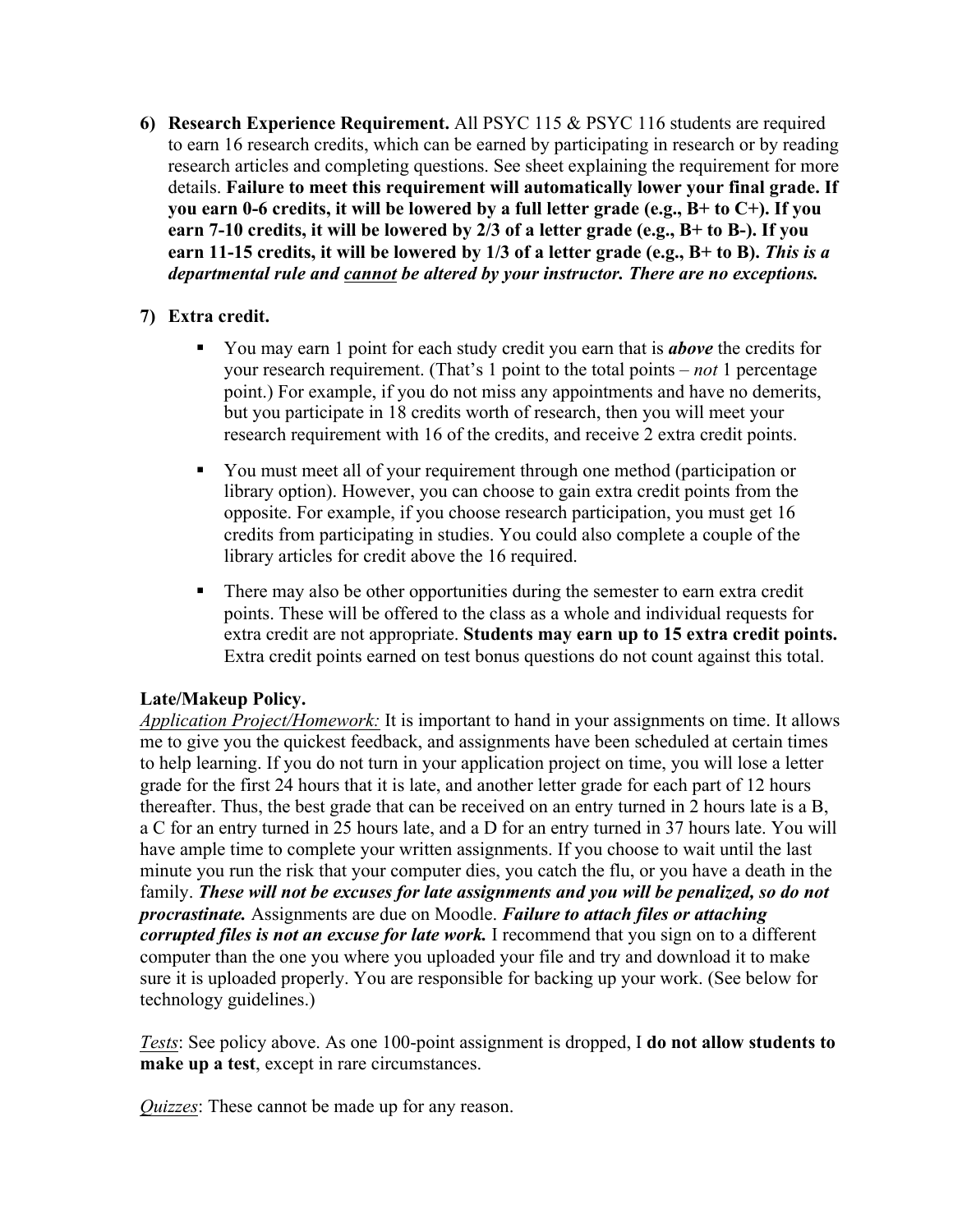| Grading:                      |            |                                         |
|-------------------------------|------------|-----------------------------------------|
| Attendance/                   |            | A-: 90-93.9%; A: 94-99.9%; A+: 100%     |
| $Participation/Quizzes =$     | 50 points  | B-: 80-83.9%; B: 84-86.9%; B+: 87-89.9% |
| Question Sheets $=$           | 50 points  | C-: 70-73.9%; C: 74-76.9%; C+: 77-79.9% |
| Unit Tests $(6 \times 100)$ = | 600 points | D: $65-69.9\%$                          |
| Final Exam $=$                | 100 points | $F: < 65\%$                             |

One 100-point assignment will be dropped (combined attendance, etc. & question sheets grade, **one** test, **OR** the final), resulting in 700 total points.

\*Remember that failure to fully complete the research requirement will result in a grade penalty.

*I do not round grades. For example, 79.9999 is a C+, no exceptions. Students are encouraged to earn extra credit, which can help boost a grade. Please note the grading scale—it may be different from other classes you have had.* 

**Office Hour Etiquette:** I am happy to meet with students outside of class, and I encourage you to make an appointment with me if you are having trouble in class or need to meet for another reason. However, no-shows waste the time I could be devoting to other students. If you miss a meeting with me and failed to cancel within 24 hours, in the future, I will only be available to you directly after class. The office hour policy also applies to meetings with the TAs.

**Technology guidelines<sup>1</sup> :** As stated above, technology problems will not excuse late work. You need to develop work habits that take potential technological problems into account. These habits will serve you in your career. Technological problems are a fact of life, and are not considered unforeseen issues. (Your dorm falling into a sinkhole would qualify as "unforeseen"). Start early and save often. Always keep a backup of your work. Carbonite and Backblaze are two services that will automatically back your work up into a cloud. Or you can invest in an external hard drive. Or you can email yourself your work.

Computer viruses, lost flash drives, corrupted files, incompatible formats, WiFi connectivity problems – none of these unfortunate events should be considered an emergency. Take the proper steps to ensure that your work will not be lost forever. Learn the locations and operating hours of all the computer labs on campus. Do not procrastinate.

Know the resources on campus for technical problems with connectivity or Moodle. The Help Desk will need time to assist you. Again, don't procrastinate.

<sup>&</sup>lt;sup>1</sup> Drawn from material by George H. Williams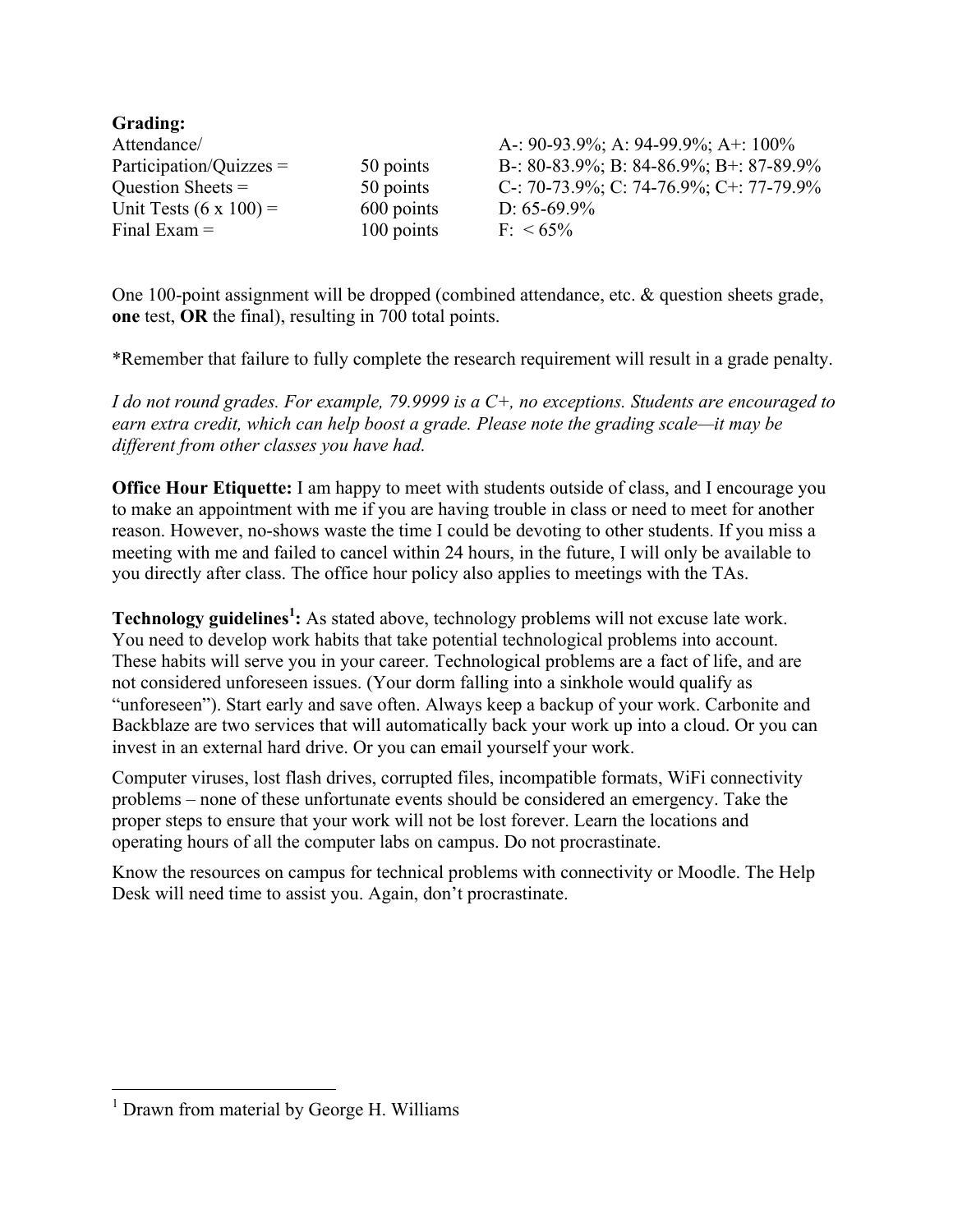#### **Email Etiquette:**

Many of you may be familiar with proper email etiquette when engaging in professional communication (like that between professors and students). Others of you may not have had experience with these types of communications, which is why I am including them here.

You are encouraged to contact me via e-mail with any questions that you may have, but I ask that you comply to the following 'house rules': **Check the syllabus and Moodle** *first* to see if your question can be answered. If you ask a question that has already been answered, you will receive an automated reply encouraging you to find the answer yourself. If every student asks me information that they can locate themselves, the time to answer them adds up quickly, and it takes away from my time to prepare quality lectures, provide feedback, and assist students in other ways. Please be courteous to me and to your fellow classmates and check the resources available to you.

Please use appropriate etiquette when you e-mail and I will do the same in return: (a) begin with a greeting; (b) state who you are and which class/section you are in; (c) end with an appropriate signature. Don't forget to use spell-check! *If you fail to adhere to these guidelines, you will receive an automated reply that instructs you to consult these guidelines and to re-send your email.*

Example of appropriate e-mail format: 'Rachael, My name is [YOUR FULL NAME] and I am in your [NAME OF COURSE]\*. I have a question about  $X$  .... Thanks, [YOUR NAME]' \*You don't have to tell me your course after the first few weeks, once I've learned your names.

Example of inappropriate e-mail format resulting in no response (lack of greeting; no personal identification; no reference to course name/section; no signature; spelling errors; inappropriate language):

'So i was wonderign when you were gonna post the notes?'

Proper e-mail etiquette is *extremely* important in that (a) it enables me to be more efficient in helping you because I won't lose time trying to figure out who you are or what you are asking; (b) **it is a vital skill to have in the 'real world.'** Professional relationships necessitate professional e-mail correspondence. Thanks in advance for your cooperation!

As another note, if you communicate with professionals outside of Earlham, be sure to use last names and titles, such as Ms. Smith or Dr. Johnson. If you are uncomfortable using a professor's first name at Earlham, ask them how they would prefer to be addressed. If you are uncomfortable using my first name, Professor Reavis or Dr. Reavis is appropriate. (But we really do encourage you to use our first names!)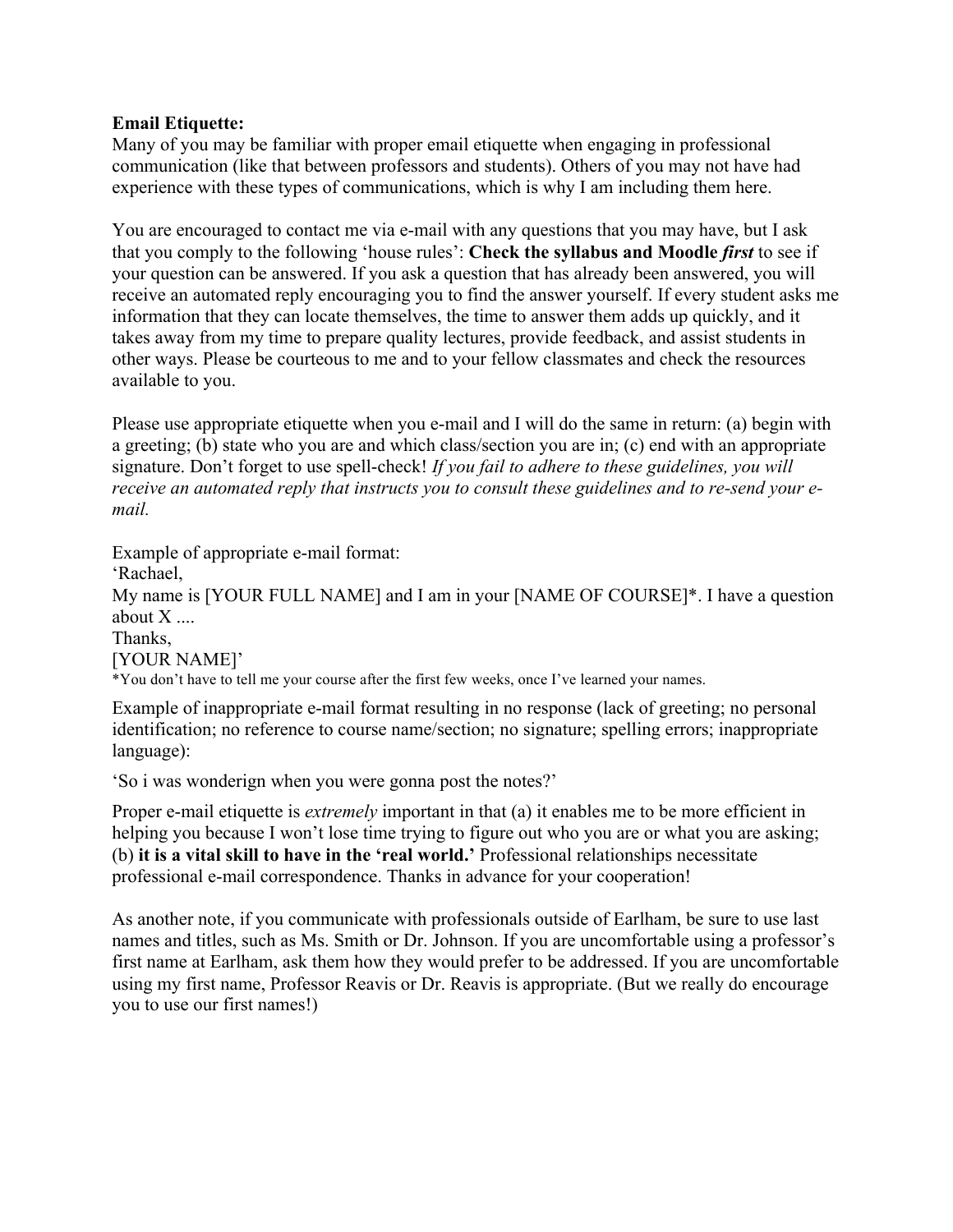#### **Academic Honesty:**

All students are expected to conduct themselves with honesty and integrity in this course. The honor code is both a privilege and a responsibility, and you are expected to take it seriously. Suspected infractions, such as plagiarism, fabrication of reports, and cheating will be treated seriously and will be reported. Furthermore, if you are aware of a violation of academic integrity, it is your responsibility to take action.

Learning to think for yourself, assess information judiciously, and speak and write effectively in your own voice is at the heart of a liberal arts education and global citizenship. Treasure and cultivate these skills. Papers and other work, including digital creations, downloaded or copied from other sources, or in which words or ideas belonging to others have been deliberately misrepresented as your own, will receive an automatic F, as they thwart your learning process and damage the integrity of knowledge-discovery. If you have questions about how to find, integrate, and properly cite sources, never hesitate to ask for help.

An excellent place to find help in knowing when and how to cite others' work appropriately can be found on the Libraries page:http://library.earlham.edu/friendly.php?s=academic\_integrity. The site also includes Earlham's full statement on academic integrity and procedures for addressing academic violations of the Student Code of Conduct.

### **Students with Disabilities:**

Students with a documented disability (e.g., physical, learning, psychiatric, visual, hearing, etc.) who need to arrange reasonable classroom accommodations must request accommodation memos from the Academic Enrichment Center and contact their instructors each semester. For greater success, students are strongly encouraged to visit the Academic Enrichment Center within the first two weeks of each semester to begin the process.

http://www.earlham.edu/policies-and-handbooks/academic/policy-on-student-learningdisabilities/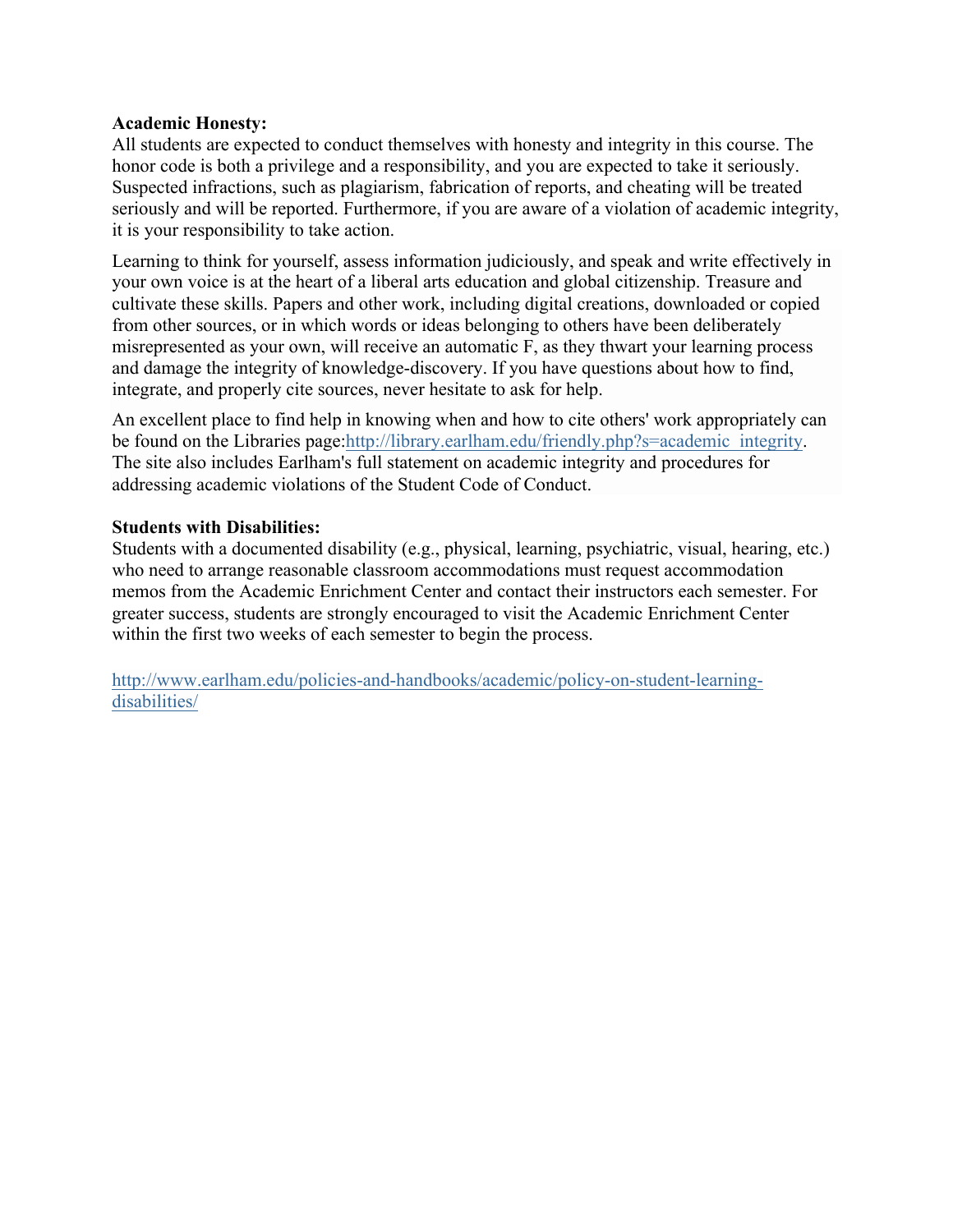## **Schedule of Topics & Assignments**

Textbook and optional readings are just that, optional. Information contained in those readings not covered in lecture will not be tested. They are available for reinforcement of lecture information and for those who are interested in learning more about a topic. Assigned readings are shown on the day that the question sheets are due. Students are encouraged to read them earlier and ask questions as necessary.

*\* Please note that this schedule is tentative and may change as circumstances require.*

| <b>Dates</b>    | Topics, Readings, & Other Assignments                   |
|-----------------|---------------------------------------------------------|
| 8/27, 10am      | Topic: Syllabus, Introduction to Class                  |
| $8/27, 2:30$ pm | <b>Topic: Critical Thinking</b>                         |
|                 | <b>Textbook Reading: Chapter 1</b>                      |
|                 | <b>Topic: Research Methods</b>                          |
| 8/29            | <b>Textbook Reading: Chapter 1</b>                      |
|                 | <b>Optional Reading: Gigerenzer et al., 2007</b>        |
|                 | Topic: Research Methods & Research Ethics               |
| 9/1             | <b>Textbook Reading: Chapter 1</b>                      |
|                 | Assigned Reading: Hens, Cassiman, Nys, & Dierickx, 2011 |
|                 | Question sheet due on Moodle by 11:59pm                 |
|                 | <b>Topic: Memory</b>                                    |
| $9/3$ , 10am    | <b>Textbook Reading: Chapter 8</b>                      |
|                 | Assigned Reading: Chabris & Simons, 2010                |
|                 | (no question sheet for this reading)                    |
|                 | <b>Topic:</b> Memory                                    |
|                 | <b>Textbook Reading: Chapter 8</b>                      |
| $9/3$ , 2:30pm  | <b>Assigned Reading: Karpicke, 2008</b>                 |
|                 | Question sheet due on Moodle by 11:59pm                 |
|                 | <b>Topic: Memory</b>                                    |
| 9/5             | <b>Textbook Reading: Chapter 8</b>                      |
|                 | In-class quiz                                           |
| 9/8             | Test 1 (Chapters 1 & 8)                                 |
|                 | Topic: Nervous & Endocrine Systems                      |
| $9/10$ , 10am   | <b>Textbook Reading: Chapter 4</b>                      |
|                 | Topic: Nervous & Endocrine Systems                      |
| $9/10$ , 2:30pm | <b>Textbook Reading: Chapter 4</b>                      |
| 9/12            | Topic: Nervous & Endocrine Systems                      |
|                 | <b>Textbook Reading: Chapter 4</b>                      |
| 9/15            | Topic: Nervous & Endocrine Systems                      |
|                 | <b>Textbook Reading: Chapter 4</b>                      |
|                 | Assigned Reading: Marcus, July 11, 2014                 |
|                 | Question sheet due on Moodle by 11:59pm                 |
| 9/17, 10am      | <b>Topic: Consciousness</b>                             |
|                 | <b>Textbook Reading: Chapter 5</b>                      |
| $9/17, 2:30$ pm | <b>Topic: Consciousness</b>                             |
|                 | <b>Textbook Reading: Chapter 5</b>                      |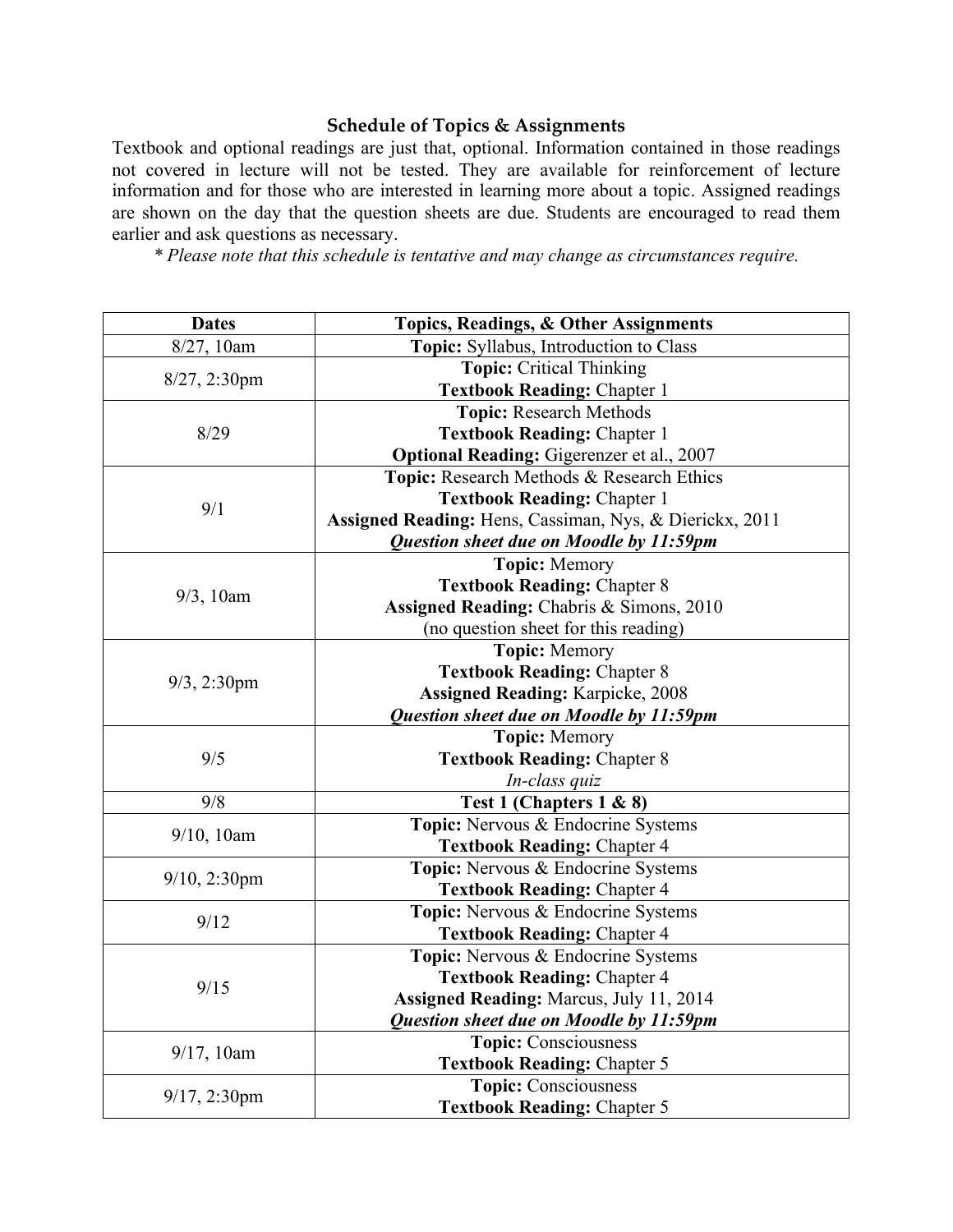| 9/19             | <b>Topic: Consciousness</b>                                                |
|------------------|----------------------------------------------------------------------------|
|                  | <b>Textbook Reading: Chapter 5</b>                                         |
|                  | <b>Assigned Reading: Patterson, 2004</b>                                   |
|                  | Question sheet due on Moodle by 11:59pm                                    |
| 9/22             | Topic: Sensation & Perception                                              |
|                  | <b>Textbook Reading: Chapter 6</b>                                         |
|                  | <b>Assigned Reading: Wager &amp; Atlas, 2013</b>                           |
|                  | Question sheet due on Moodle by 11:59pm                                    |
| $9/24$ , 10am    | Topic: Sensation & Perception                                              |
|                  | <b>Textbook Reading: Chapter 6</b>                                         |
|                  | Topic: Sensation & Perception                                              |
| $9/24$ , 2:30pm  | <b>Textbook Reading: Chapter 6</b>                                         |
|                  | In class quiz                                                              |
| 9/26             | <b>Test 2 (Chapters 4, 5, &amp; 6)</b>                                     |
| 9/29             | <b>Topic: Cognition</b>                                                    |
|                  | <b>Textbook Reading: Chapter 7</b>                                         |
| 10/1, 10am       | <b>Topic: Cognition</b>                                                    |
|                  | <b>Textbook Reading: Chapter 7</b>                                         |
|                  | <b>Topic: Cognition</b>                                                    |
|                  | <b>Textbook Reading: Chapter 7</b><br><b>Optional Reading: Arkes, 2013</b> |
| $10/1, 2:30$ pm  | Assigned Reading: Garcia-Retamero & Cokely, 2013                           |
|                  | Question sheet due on Moodle by 11:59pm                                    |
|                  | <b>Visit from Dr. Jeevan Sekhar</b>                                        |
|                  | <b>Topic:</b> Learning & Conditioning                                      |
| 10/3             | <b>Textbook Reading: Chapter 9</b>                                         |
|                  | <b>Topic:</b> Learning & Conditioning                                      |
|                  | <b>Textbook Reading: Chapter 9</b>                                         |
| 10/6             | <b>Assigned Reading: Jones, 2006</b>                                       |
|                  | Question sheet due on Moodle by 11:59pm                                    |
|                  | <b>Virtual Visit from Dr. Emily Castellanos</b>                            |
|                  | <b>Topic:</b> Learning & Conditioning                                      |
| 10/8, 10am       | <b>Textbook Reading: Chapter 9</b>                                         |
|                  | <b>Topic:</b> Learning & Conditioning                                      |
| 10/8, 2:30pm     | <b>Textbook Reading: Chapter 9</b>                                         |
|                  | In-class quiz                                                              |
| 10/10            | Test 3 (Chapters 7 & 9)                                                    |
| 10/13            | <b>Topic: Development</b>                                                  |
|                  | <b>Textbook Reading: Chapter 3</b>                                         |
| $10/15$ , 10am   | <b>Topic: Development</b>                                                  |
|                  | <b>Textbook Reading: Chapter 3</b>                                         |
| $10/15$ , 2:30pm | <b>Topic: Development</b>                                                  |
|                  | <b>Textbook Reading: Chapter 3</b>                                         |
|                  | Assigned Reading: Fagundes & Way, 2014                                     |
|                  | Question sheet due on Moodle by 11:59pm                                    |
| 10/17            | <b>No Class, Mid-Semester Break</b>                                        |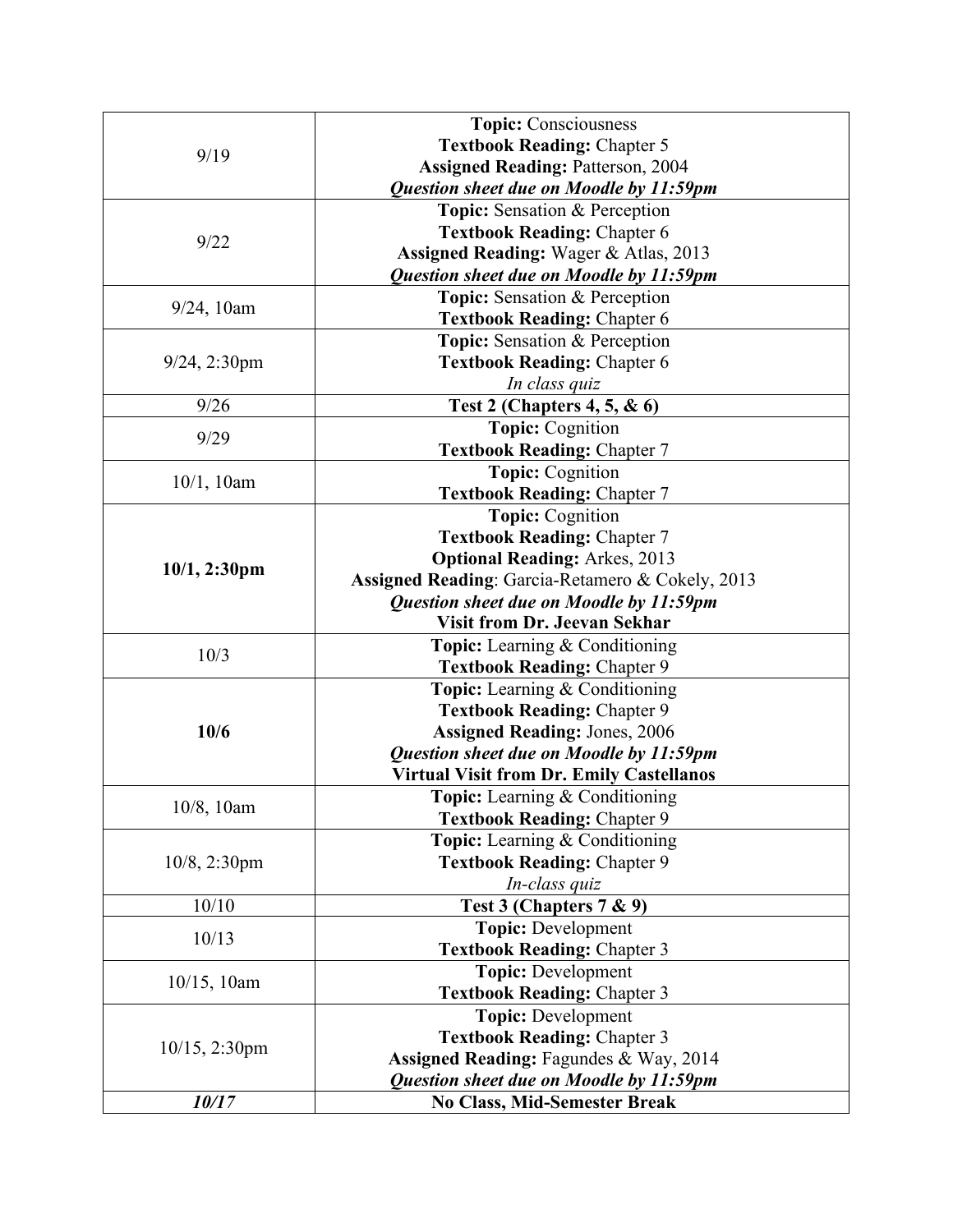| 10/20            | <b>Topic: Development</b>                                 |
|------------------|-----------------------------------------------------------|
|                  | <b>Textbook Reading: Chapter 3</b>                        |
| $10/22$ , 10am   | Topic: Identify Formation & Personality                   |
|                  | <b>Textbook Reading: Chapter 2</b>                        |
|                  | <b>Topic: Personality</b>                                 |
| $10/22$ , 2:30pm | <b>Textbook Reading: Chapter 2</b>                        |
|                  | Assigned Reading: Deary, Weiss, & Batty, 2010 (pp. 64-73) |
|                  | Question sheet due on Moodle by 11:59pm                   |
|                  | <b>Topic: Personality</b>                                 |
| 10/24            | <b>Textbook Reading: Chapter 2</b>                        |
|                  | In class quiz                                             |
| 10/27            | Test 4 (Chapters $2 \& 3$ )                               |
|                  | Topic: Emotion, Stress, & Health                          |
| $10/29$ , 10am   | <b>Textbook Reading: Chapter 13</b>                       |
|                  | Topic: Emotion, Stress, & Health                          |
|                  | <b>Textbook Reading: Chapter 13</b>                       |
| $10/29$ , 2:30pm | <b>Assigned Reading: Ong, 2010</b>                        |
|                  | Question sheet due on Moodle by 11:59pm                   |
|                  | <b>Topic:</b> Motivations                                 |
| 10/31            | <b>Textbook Reading: Chapter 14</b>                       |
|                  | <b>Topic:</b> Motivations                                 |
|                  | <b>Textbook Reading: Chapter 14</b>                       |
| 11/3             | Assigned Reading: Thompson, Chair, Chan, Astin,           |
|                  | Davidson, & Ski, 2011                                     |
|                  | Question sheet due on Moodle by 11:59pm                   |
|                  | Topic: Psychological Disorders                            |
| $11/5$ , 10am    | <b>Textbook Reading: Chapter 11</b>                       |
|                  | <b>Topic:</b> Psychological Disorders                     |
|                  | <b>Textbook Reading: Chapter 11</b>                       |
| $11/5$ , 2:30pm  | Assigned Reading: Casellas-Grau, Font, & Vives, 2014      |
|                  | Question sheet due on Moodle by 11:59pm                   |
|                  | Topic: Psychological Disorders                            |
| 11/7             | <b>Textbook Reading: Chapter 11</b>                       |
|                  | In class quiz                                             |
| 11/10            | Test 5 (Chapters 11, 13, & 14)                            |
| 11/12, 10am      | <b>Visit from Occupational Therapist, Laura Parker</b>    |
|                  | Topic: Social & Individual Behavior                       |
| $11/12$ , 2:30pm | <b>Textbook Reading: Chapter 10</b>                       |
| 11/14            | Topic: Social & Individual Behavior                       |
|                  | <b>Textbook Reading: Chapter 10</b>                       |
|                  | <b>Assigned Reading: Hollins Martin, 2012</b>             |
|                  | Question sheet due on Moodle by 11:59pm                   |
|                  | Topic: Social & Individual Behavior                       |
| 11/17            | <b>Textbook Reading: Chapter 10</b>                       |
| 11/19, 10am      | Topic: Theoretical Approaches in Sociology                |
|                  |                                                           |